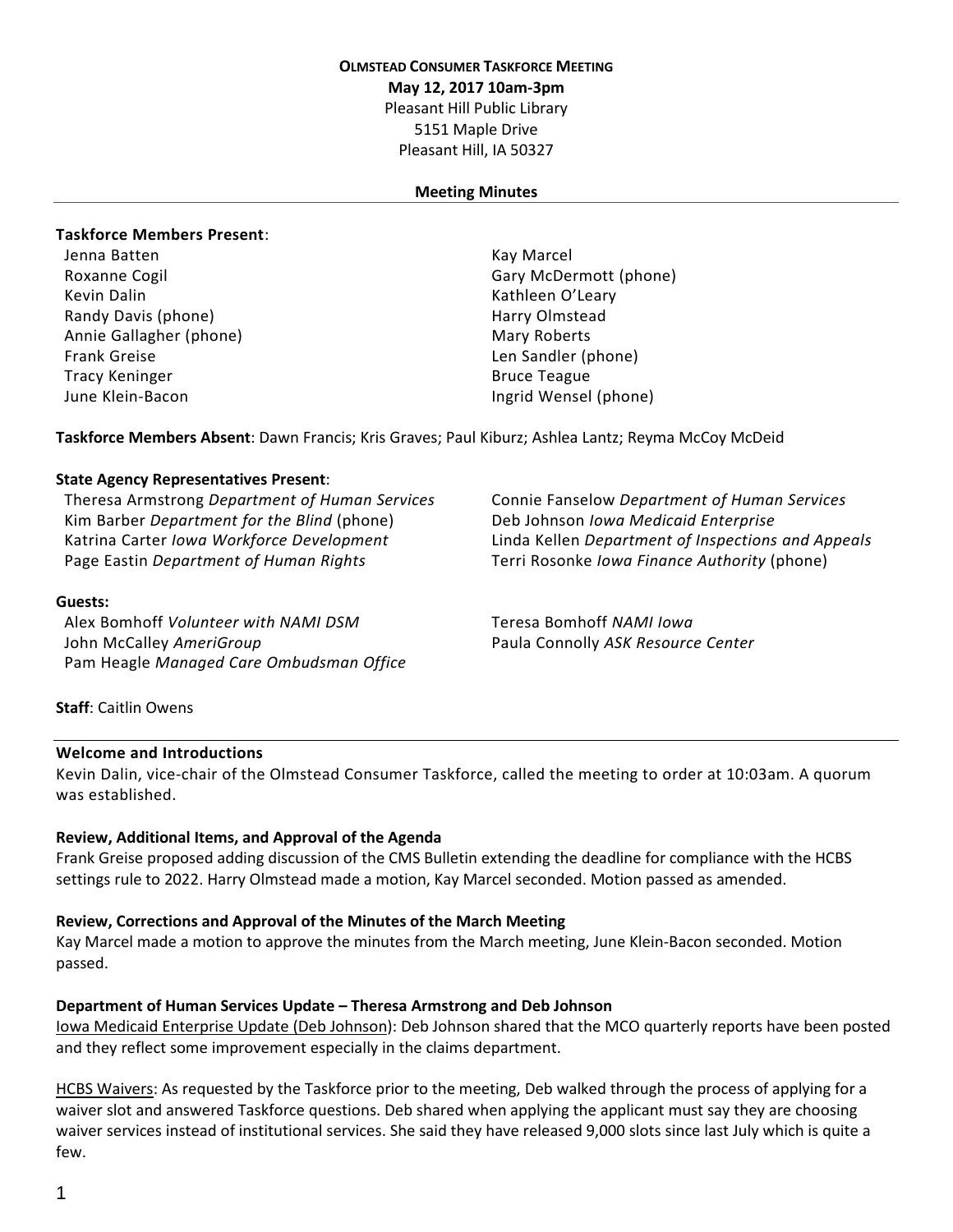## *Comments/Action Items:*

Kay Marcel asked if there are any established timelines of when things should happen during the process that those responsible for processing and those applying must adhere to? Deb said there are none that are written in stone, but they do request that people respond to the notification of waiver slot availability within ten days, but that isn't rigid. People are notified 30 days in advance when their level of care plan is due. Kay said not having published timelines can be frustrating for consumers and it might not be clear to people that they need to prioritize responding as soon as possible. Kay encouraged the Department to consider establishing a timeline, even if it is just a suggested one, because if people understand why something is taking a long time they might be less critical of the process.

Kevin Dalin asked if there is an average wait time to begin waiver services once off the waitlist. Deb said there is not.

Harry Olmstead asked how people learn about the waivers. Deb said they work with regions, ADRCs, Iowa Compass, case managers, and others to get the information out there but they do not do direct marketing or mailings because people who are not already receiving services are not in their system. She said they are not typically marketing Medicaid, but they do hope the information they do share will be disseminated locally. She said she knows there are people who could use the services and do not know about them, and they welcome suggestions on how to reach them.

Bruce Teague said when members have Medicaid reviews due it is typically sent to the payee, who is often a family member, and if they don't respond in time and the Medicaid lapses it can take a few months to get it reinstated. He said providers are not being paid for those lapsed months because as he understands it there is no process to have that money reimbursed. He said this issue came up at a provider meeting he attended a few weeks ago and asked if there was anything a provider can do to get that reimbursed. Deb said this has always been an issue when people have to be reinstated because they did not do their reapplication soon enough. She said the information is sent to the managed care organizations and they are working on getting the case managers notified. The information is sent to whomever the member indicates in the system, which is something to pay attention to. She said if there is a member who was previously enrolled and they are able to get reinstated their Medicaid is backdated up to 90 days. She said the problem comes in when there is not a care plan in place during that gap.

Kay asked who manages the waitlist in Iowa. Deb responded that the state does, and it is managed the same way it was prior to the transition to managed care.

Mental Health and Disability Services Update (Theresa Armstrong): Theresa Armstrong shared that there were changes made to the MHDS levy in an attempt to provide some equalization to the counties. She said each region will be working with their counties to look at what each county can currently levy, add the totals up, and divide by the county levy population to get the new rate for each county within the region. She said it is the same amount of money, but it will equalize what each county puts towards revenues. The recently passed legislation has this starting in 2018, and currently there are 59 counties that need to reduce their levies, and 35 counties that might need to raise their levies. She said it is not clear what will happen as they are currently in the process of reviewing their budgets and have 30 days from when the bill was signed to get their budgets certified, which should be in early June. She said over the next three years counties will be looking at reducing their fund balances through services or other means, and after three years if they have fund balances they will have to reduce their levies. Counties where the population is 100,000 or more will be able to keep a fund balance of 20% and counties under 100,000 will be able to keep 25%. Cash flow is needed in the region in the first quarter so there is money to pay for services. Polk County had a little bit of a different outcome, they are not able to change their levy since they are a region of one county, but Broadlawns will be giving them \$2.8 million over the next few years, and a little more than \$3 million in services. Broadlawns levies funding in addition to billing services.

Theresa said another part of the bill is asking the regions to convene workgroups to focus on addressing the service needs of the most challenging individuals so they can avoid hospitalization, and if they do require hospitalization that they are able to return to the community quickly. Each region must submit a plan in the fall. Theresa said it will be about looking at braiding funding and services to make sure that the supports available are less fragmented. The state will be convening a workgroup at the same time with members from the regional workgroups and state agency representatives to try and address the issue from the state level. The community service plans are due to DHS on October 15, and DHS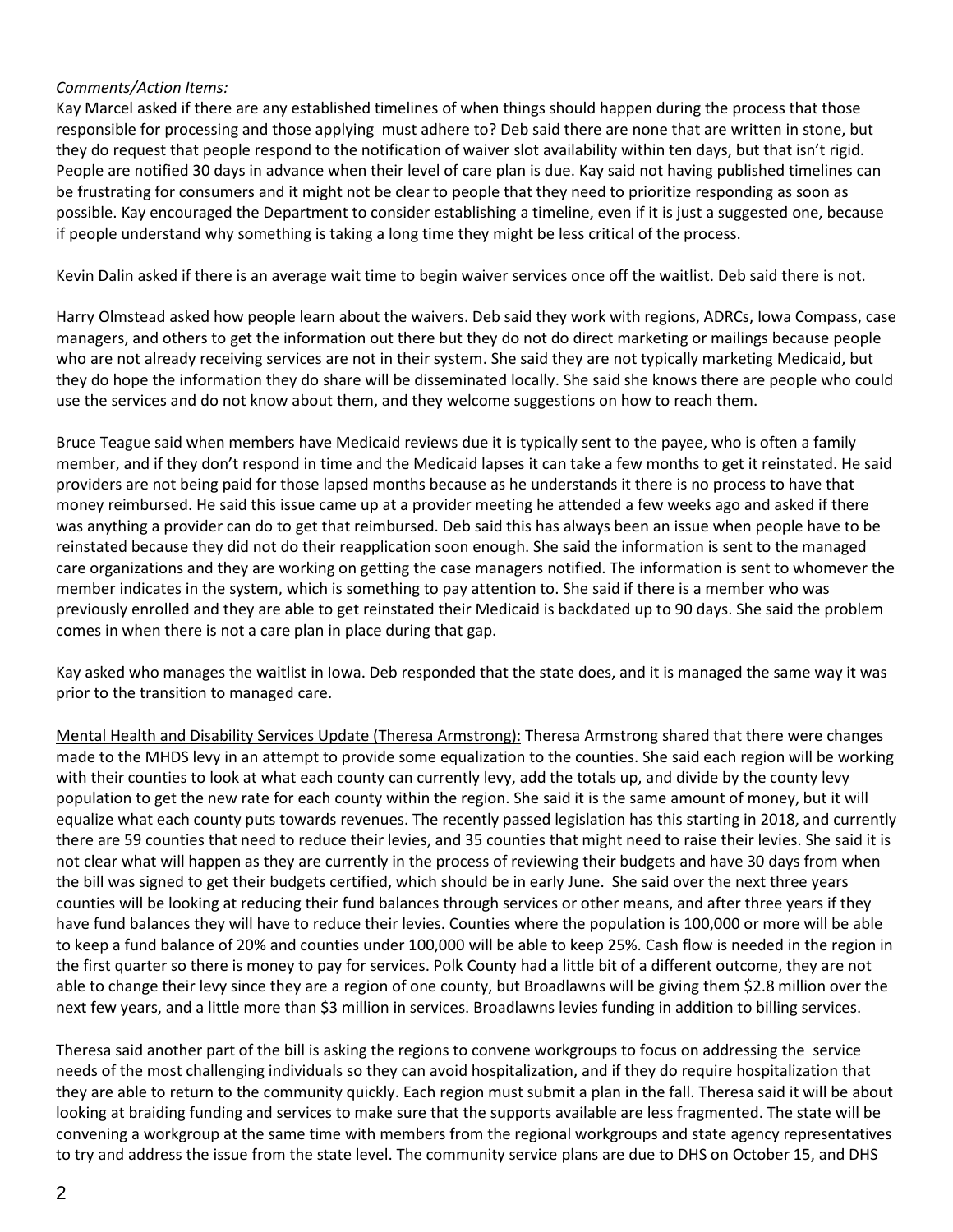will submit a report to the legislature in December. In December 2018 DHS will submit a second report on the progress of the community service plans.

## *Comments/Action Items:*

Teresa Bomhoff said the county levy bill will require counties to lose their cash safety net and the ability for counties or regions to use excess cash to increase services has been taken out of the law, they are only allowed to use it for administrative costs. She said this means there is a timeline on the counties to build services—if they have excess funds in the next three years they have to build services they want to build, including those for hard to serve individuals, and use a portion of those funds to pay annual expenses. She said she does not think it is good that the counties will be restricted from building services. She said the same thing will happen in Polk County as they do not currently have much cash on hand and are \$6.3 million short on their budget. By bringing Broadlawns into this they have compromised their ability to do the things they want to do like address workforce shortages, and with no more providers in the exchange there is going to be a significant increase in uninsured individuals and Broadlawns is going to see significant increases in their uncompensated care costs.

# **Olmstead Plan Walkthrough – Connie Fanselow**

# **Handouts (LINK): Olmstead Plan [Framework](May%20Mtg%20Materials/Olmstead%20Draft%20Framework%20MAY%202017.pdf) DRAFT**

Connie Fanselow provided a detailed walkthrough of the Olmstead Plan. She said people are welcome to share feedback now or later if they think if anything after the meeting. She explained that the beginning of the document provides a detailed overview of the layout of the plan and its components. The plan has nine outcome goals, and each outcome goal has a priority area of focus; programs, activities, and policies; indicators of progress; and links to external data sources.

The "programs, activities, and policies" outline things that are being done to address the outcome goal. The "indicators of progress" section is meant to make it clear what information is being collected, and the "links to data sources" provides direct access to sources so people can review the data for themselves. Connie said there are a few data sources that are not yet online and links to those will be added when available. DHS also wants to add information from the personal experience survey results but are not currently able to link to that information.

Connie walked through several sections of the plan, outlined below with questions/comments for each section:

## Access to Services: Connie shared xxx

- Teresa Bomhoff asked why monitoring the size of the direct care workforce wasn't included in the access to services priorities. Connie said she appreciates the suggestion and it may be something they can add if there are data sources that can track those outcomes. Teresa Bomhoff said data does exist and suggested incorporating it into the plan. Kay Marcel referenced a report about the lack of direct care workers and said the report notes that it is challenging to document the issue because states rarely collect this information. The report says that Wisconsin has some of the best data in the country and collected it by surveying providers over the course of the year. Kay suggested adding collecting stronger data as an activity in the plan.
- Teresa Bomhoff said Drake University started an ABA program with appropriations from the legislature and that could be added to the "training activities" under the "access to services" goal.
- Teresa Bomhoff noted that it is interesting that many of the services being measured are core plus services, which are in jeopardy because of the MHDS funding issue. Connie said the plan will be continually reviewed and updated as programs end or new ones begin. She said she does not expect the indicators of progress to change much, but it is possible there will be some changes. Theresa Armstrong said she does not want people to assume core plus services will go away in three years. She said she understands Teresa Bomhoff's concerns, but core plus services are very important and they must figure out how to pay for it. She said the regions and MCOs are working closely to figure out how to make it work.
- Teresa Bomhoff asked for the number of providers in the state to be added to what the plan is monitoring. She suggested starting with 2016 and going from there. Frank Greise agreed with that suggestion, particularly for HCBS providers and whether providers serving the various waivers are changing.
- Roxanne Cogil asked if there is something that can be added regarding children with disabilities for access to services, and also capacity for serving individuals with intellectual disabilities who aren't currently receiving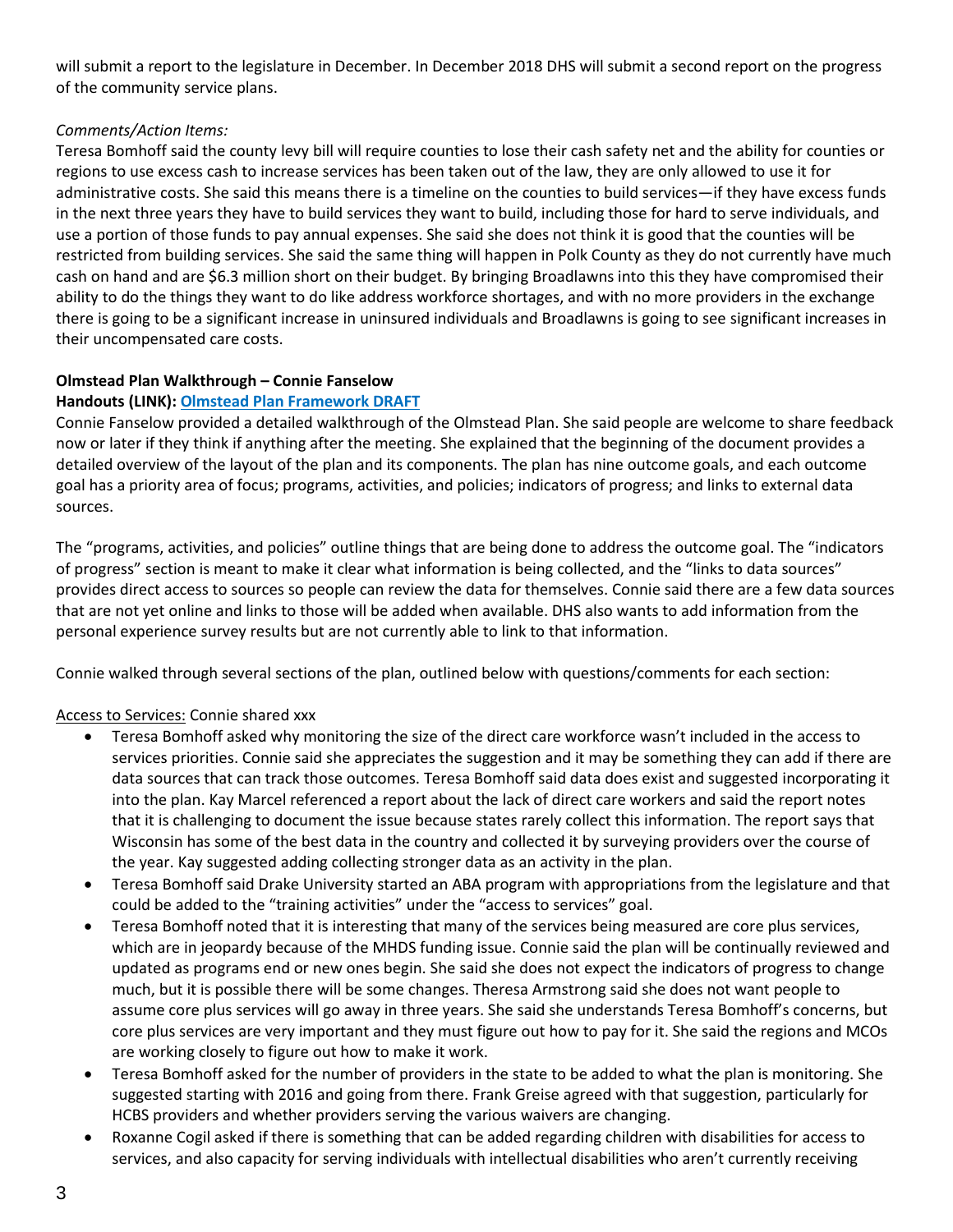services. Harry suggested there could be data on children with disabilities available through the schools. Roxanne said the Department of Education collects information on the top chronic conditions experienced by school age children in the state.

 Teresa Bomhoff suggested adding the definition of community based setting to the plan and looking into how community based services and cuts to those services could be tracked. She said it is necessary for the plan to include the challenges as well as the successes. John McCalley suggested the definition of community based care used by the Department of Inspections and Appeals that doesn't include waiver homes is very helpful.

Life in the Community – Integration: There are fewer data sources this section because DHS wants to make sure anything in the plan is a reliable and useful data source. Suggestions are welcome.

- June asked if Section Q and discharge planning could be added to this section. Frank Greise said he would like to see action plans above and beyond Section Q so people in nursing homes receive not just information about their option to move into the community, but also what services might be available to them. Connie said there is some of that in the sections on person centered planning and quality of life.
- Kay Marcel said in terms of community integration it has been her experience that a lot of that is happening through entities not associated with the state. She said it's important for people to know about programs like Train to Inspire, the Courage League Gym, and others that provide valuable services for integration and quality of life. Connie said that might be added in the "family and natural supports" section.
- Harry Olmstead asked about addressing the issue of hospitals warehousing people with disabilities because they do not have other places to go. Connie said she thinks there is something in the plan about acute hospital beds but made a note to look into it in more detail.

Life in the Community – Employment: This section includes information about education and transition from childhood to adult for school age children, as well as workforce activities. Some of the indicators are number of people competitively employed, average earnings and hours worked, and others.

 Page Eastin suggested using US Department of Labor wage and hour data because they track the number of people employed at sub-minimum wage by facility. She said there are two VR agencies in Iowa, because services for Iowans who are blind are provided through Department for the Blind, and they are not referenced in the plan. She said there should also be mention of the four agency partners in WIOA. Connie said they are working on a companion document that includes basic overviews of the programs, activities, and policies that has more information for people to better understand the details of the programs and policies listed.

Life in the Community - Housing: Because DHS does not do much directly with housing, aside from a few programs that assist people experiencing homelessness, they will need to depend on IFA and other agencies for this section.

 Teresa Bomhoff said Polk County has a Rapid Rehousing program that may be able to provide data. Roxanne said the Anawim Housing program helps people with mental illness secure housing as well.

Life in the Community – Transportation: Similar to housing, DHS will be looking for additional information from the Department of Transportation and others for this section.

- Roxanne Cogil suggested presenting the plan at the Transportation Coordination Committee headed by Kristin Haar and running the plan by the Statewide Mobility Coordinator.
- Frank Greise said there should be information about volunteer transportation services included.
- Teresa Bomhoff suggested dividing transportation into urban and rural because they are so different.
- Harry Olmstead said access to transportation in rural areas as well as the cost of transportation are concerns.

Person Centeredness: This outcome area is focused on both people who can make their own decisions, making sure people who need assistance receive the appropriate level of help, and that people are able to manage their own supports if they want to.

- Teresa Bomhoff said the Managed Care Ombudsman puts out monthly reports that include a high number of complaints about decision making that could be a good measure to include under person centeredness.
- Page she and Frank Greise recently participated in a workgroup focused on a small section of 511 about the requirement that people working at sub-minimum wage are provided with education on decision making and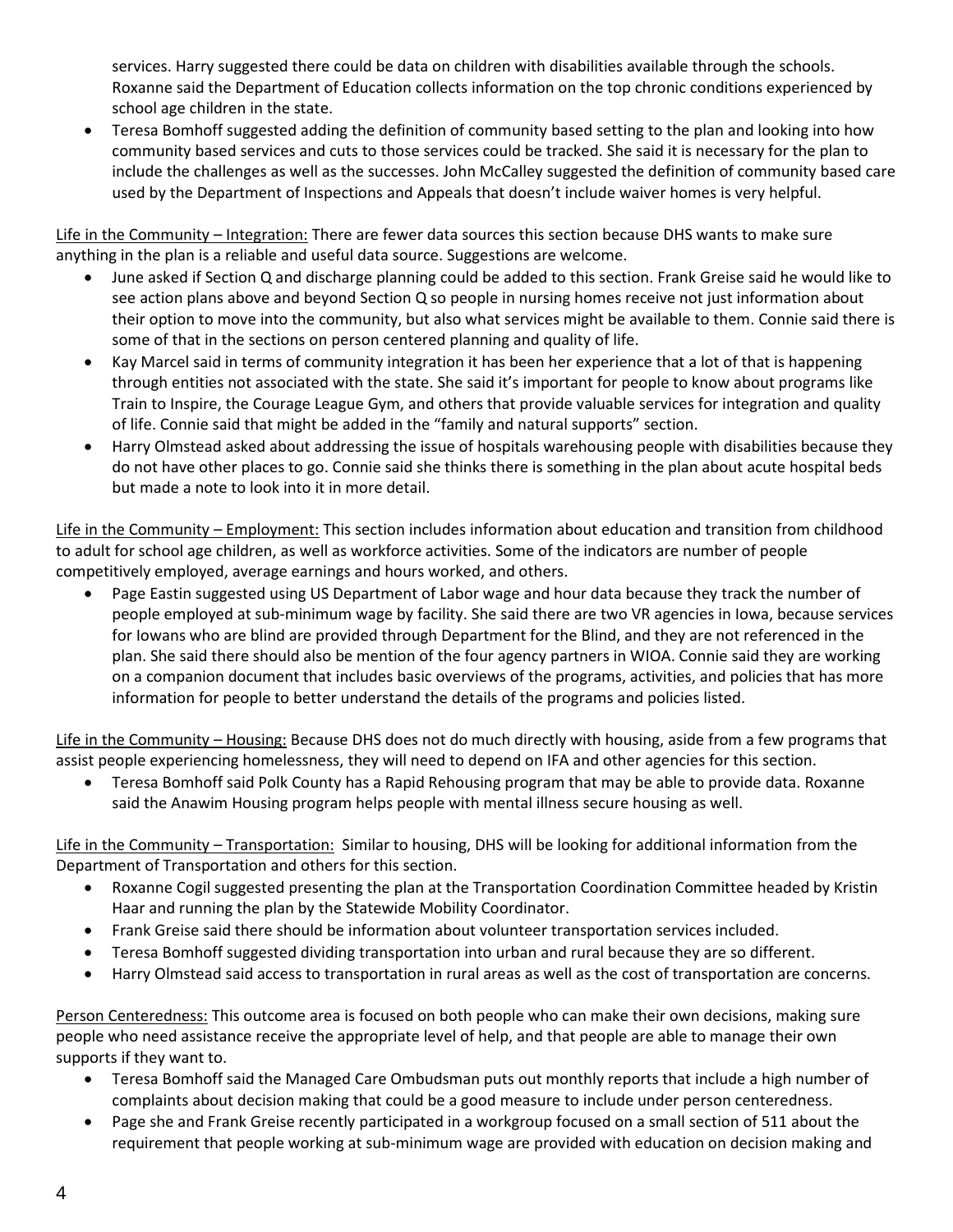self-direction and found that a very small number of providers are actually providing that service. She said they are looking at a curriculum that could be provided statewide.

Harry suggested broadening civic engagement to make sure it included voting.

Health and Wellness: Focuses on both the fact that people with disabilities need the same quality healthcare as everyone else, but also making sure their specific needs related to their disability are addressed. Connie said currently a lot of what is listed is related to the disability specific needs.

 Paula Connolly suggested adding recovery from general or chronic health crises in addition to recovery from mental health crisis.

Quality of Life and Safety: This includes things that allow people to acquire assets and improve their socioeconomic status, as well as emergency/disaster information, and abuse.

- Teresa Bomhoff said the managed care quarterly reports report on critical incidents within each waiver. She asked if there might be a way to include that.
- Harry suggested including abuse and bullying as well. Connie said that is a good point, and might be in the safety section.
- Page said there is data that exists on falls and falls prevention.

Family and Natural Support: Connie explained they need to balance how to give people information and the reality of not being able to list every local program that exists in the state. She said they will work on how to make that happen and welcome other thoughts on what should be included in this section.

## **Disability Rights Iowa Jail Report – Whitney Driscoll Handouts (LINK): DRI Jail [Report](http://disabilityrightsiowa.org/wp-content/uploads/Jail-Project-Report-FINAL-Compilation-PDF.pdf)**

Whitney Driscoll reported that DRI set out to examine the impact of deinstitutionalization on people with mental illness in jail. She said the purpose of the report was to educate the public and stakeholders who may not be aware of the issues outlined; and to get service providers, counties, MHDS regions, and sheriffs to review and change the way they are doing things. She said she sent the report to every sheriff, county, and MHDS region with tailored cover letters explaining the relevance of the report to their work.

For the report she visited 30 jails and spoke with staff, inspected areas within the facilities, and wrote a three part report titled "In Jail and Out of Options." Whitney outlined the structure of the report, including the basic problems she found and the solutions proposed. The full report is linked above.

The first section of the report the focuses on the historical context of the issue. Specifically it looks at people moving from one institutional setting to another, often ending up in jail because community programming has not been built up at the rate required for the influx of people in the community, and how Iowa's county jails are logistically and systemically responding. The section also looks into housing, how individuals with mental illness are treated in jails, correctional officer training, and the lack of resources in rural jails. The second part of the report focuses on mental health treatment and medications in Iowa jails, including the legal responsibility of jails to provide mental health treatment, the availability of psychiatric treatment, and access to prescribed medications. The final section of the report proposes systemic solutions which include prevention and intervention like mobile crisis response, crisis stabilization beds, and crisis intervention training; jail diversion programs and supports, including for those already in jail; and efforts to support people post-release.

Issues Identified:

 Some county jails are ill equipped to house individuals who are experiencing mental illness even temporarily. Several county jails in Iowa do not have the physical safety features or staffing levels to effectively serve inmates with mental illness.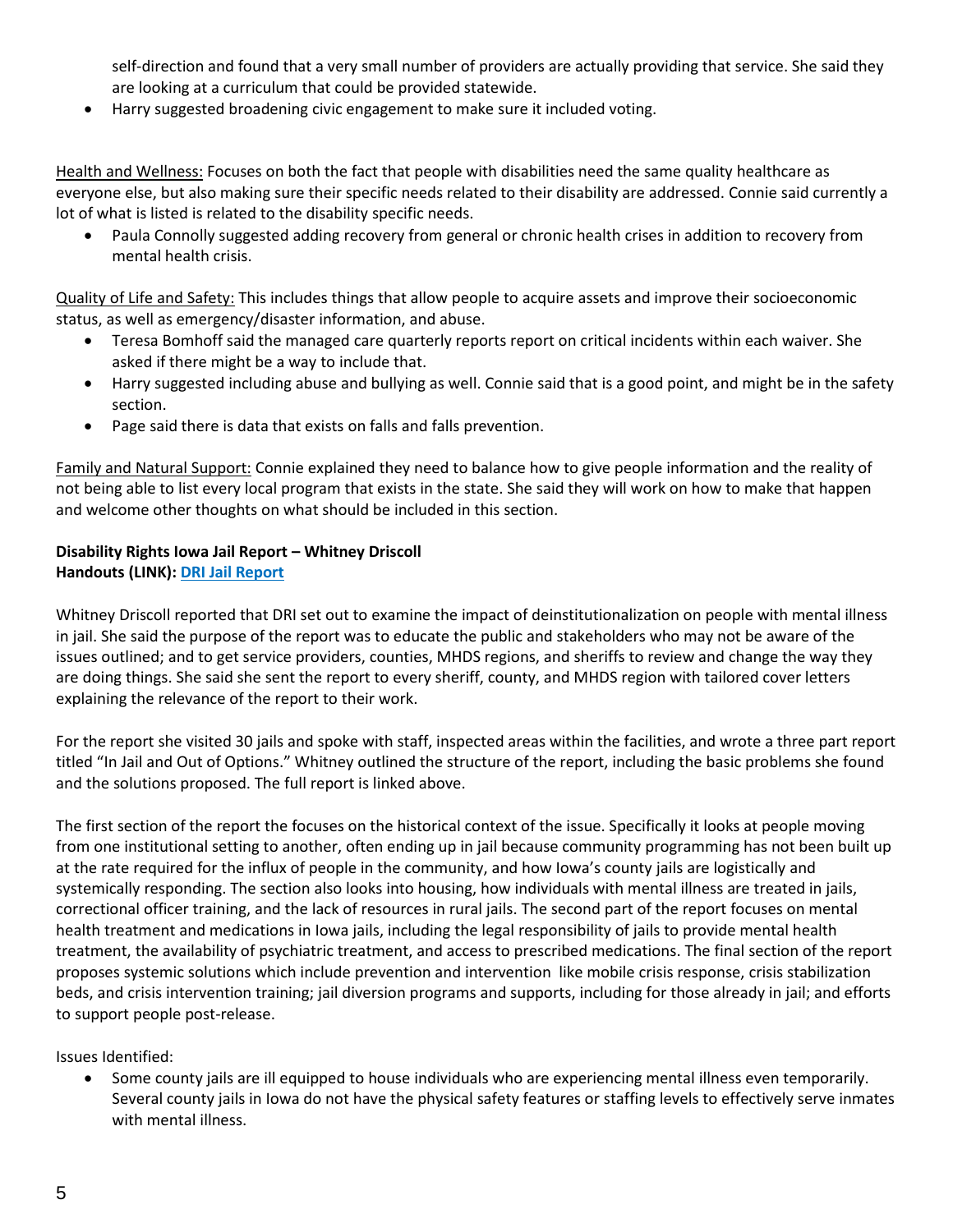- Jail staff at some facilities lack the training to properly serve individuals with mental illness and typical incident response tools such as restraint, use of force, and isolation may escalate a situation or cause further significant and lasting mental health deterioration for the individual.
- Some jails abruptly discontinue access to medications a person was taking in the community, whether the medication treats a heart condition, seizure condition, or mental illness, a practice that can result in death.
- Approximately 30% of county jails in Iowa do not provide mental health treatment beyond medication confirmation and management, indicating that hundreds of Iowans with mental illness who get incarcerated in these jails do not have access to basic mental health treatment.
- Some jails use practices that result in medical decisions being made by non-physicians, or medical decisions being made for non-medical reasons such as the inmate's ability to pre-pay for the treatment. Whitney noted this is a blatant violation of the law and encouraged anyone who hears about situations where this is taking place to contact her or DRI.
- In Iowa, diversion efforts are being led by individual counties stepping up to create jail diversion programs, multiple counties working together to pool resources, and MHDS Regions partnering to provide much needed funding and support. Jails that have most successfully treated inmates with mental illness are engaging with MHDS Regions and community mental health providers before, during, and after housing people with mental illness, but several Regions have no relationships with the county jails in their areas.

Recommendations made based on the information gathered:

- Sheriffs and jail administrators must take steps to prepare to house inmates with serious mental illness by creating relationships with mental health providers before they are needed, and by ensuring there is continuity of access to mental health treatments and medications between the jail and the community for inmates with mental illness.
- MHDS Regions should reach out to local jails to identify how they can work together to ensure current inmates, and individuals who are being released from the jail have access to available mental health services and resources.
- The state of Iowa must dedicate resources to increase the adequacy of the mental health service system by ensuring services and supports match the needs of Iowans with mental illness and by attracting qualified mental health professionals to work in all parts of our state.

Whitney said her impression after meeting with jail staff and sheriff's was that this is an issue they are aware of and want to address. She said it is complicated, but people seem committed to addressing it for the most part, and there is progress being made to update some of the dangerous features of outdated facilities. She encouraged people to contact their county jails and MHDS Regions if they have concerns or want more information.

*Comments/Action Items:* Harry Olmstead asked if jails have nurses on staff to address medical issues and medication administration. Whitney said some jails have access to nurses but others do not.

Kay Marcel asked why jails stop administering medication. Whitney said it can vary, but she heard from some jail staff that medications that are controlled substances or have high street value are sometimes discontinued.

Teresa Bomhoff said often when people are able to continue psychiatric mediations in jail it is usually the cheapest one available, despite the fact that not all medications work the same. Polk County changed their policy on that after the son of a friend of Teresa's stopped eating and almost died because he could not get access to the specific medication he needed, despite his mother's intervention. Whitney said there can also be issues of people experiencing withdrawal if a medication is abruptly stopped.

Harry Olmstead asked if DRI was going to make any efforts to visit the prisons. Whitney said she makes an effort to monitor at least four prisons a year, sometimes after she receives complaints from inmates. She said she receives letters from inmates of both prisons and jails with complaints of accessibility or other issues and responds to those on an individual basis.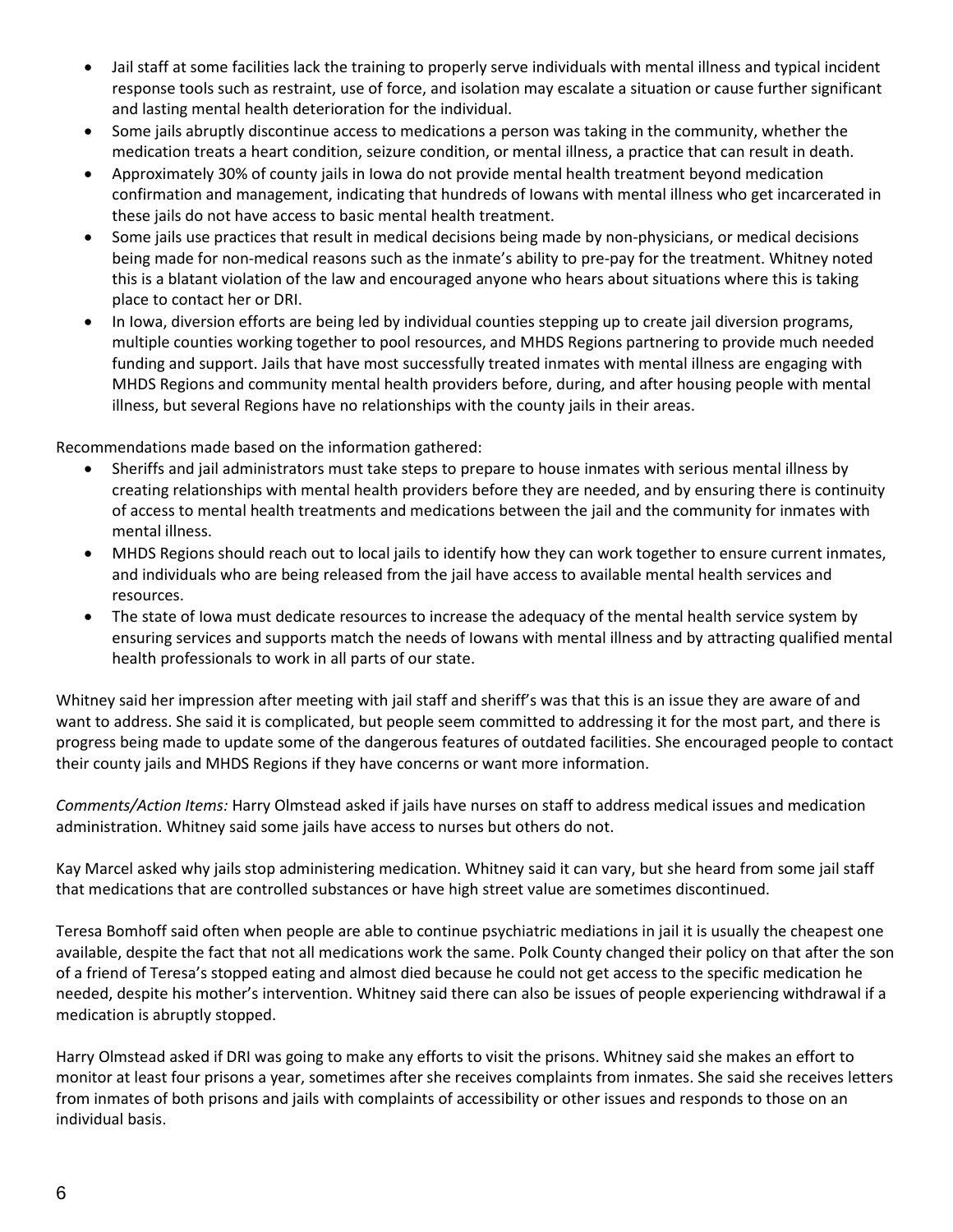Katrina Carter from the Department of Corrections said Iowa has nine institutions and has had to suspend services in three satellite locations, so about 450-500 people have been moved around as a result. She said she has read many articles about the criminalization of mental health, and the Department of Corrections is taking this on because it is the right thing to do. She said they are working on addressing issues like housing, aging, and others that are important and critical.

June Klein-Bacon said there are about 30 counties that have passed "stepping up" resolutions which is a nationwide model that encourages county based governments, mental health professionals, and others to come together to address the issue of incarceration and recidivism.

## **Social Media/Communication Strategy – Kevin Dalin**

## **Handouts (LINK): Olmstead Consumer Taskforce Digital Presence Proposal**

Kevin Dalin shared that some Taskforce members have been discussing how to do a better job of getting information from meetings out to the public. He shared a document outlining a social media and communications strategy that covers four main points with suggestions on how to address each point. The executive committee approved the proposal on May 3, 2017.

## *Comments/Action Items:*

Frank Greise said his concern would be making sure the website is updated frequently and outdated information is removed.

Roxanne said she thinks the proposal looks great, and suggested adding a resources section to the website to help people with disabilities be independent. Kevin Dalin said he has always envisioned that being part of this project.

Roxanne asked about the cost of this initiative. Kevin Dalin said there will be a cost associated with choosing a new theme, which is in line with the expected costs the CDD incurs for the website annually.

Roxanne made a motion to approve the strategy and move forward, Harry seconded. Motion passed.

## **Taskforce Committee Reports**

Medicaid Committee (Roxanne Cogil and Harry Olmstead): Roxanne shared that the Medicaid Committee has met a few time to work on the strategic action agenda. She said one thing they are working on is a talking point sheet that advocates can use to discuss some of the issues the committee is focusing on. She said there have been a few different drafts but it is not in a final form yet. The committee has also been reviewing the Managed Care Ombudsman reports each month.

Harry shared that the committee has been working on a document that consumers can use as a guide when deciding on a managed care organization, either when they first enroll or during open enrollment. He shared that he called each MCO with a list of questions and based on their answers was able to narrow down which MCO could best serve him pretty quickly. He said the document will be shared with the full Taskforce for additional suggestions. Harry said they are hoping to have it completed by July.

Roxanne Cogil said the committee has also discussed meeting with decision makers from each MCO, and currently have a meeting set up with AmeriGroup for the end of June.

Community Access Committee: Page Eastin shared on behalf of Ashlea Lantz. Ashlea represents the Taskforce on the State Workforce Development Board's Standing Committee for Disability Access. Page shared that currently the committee is evaluating the physical accessibility of one-stop workforce centers, and after that is complete they will be looking at program accessibility. After they have completed the program accessibility assessments they will provide recommendations on training for workforce staff.

Tracy Keninger noted that these surveys were originally conducted 15 years ago and the ADA should be something they are already complying with and asked why program and physical accessibility barriers haven't been addressed already.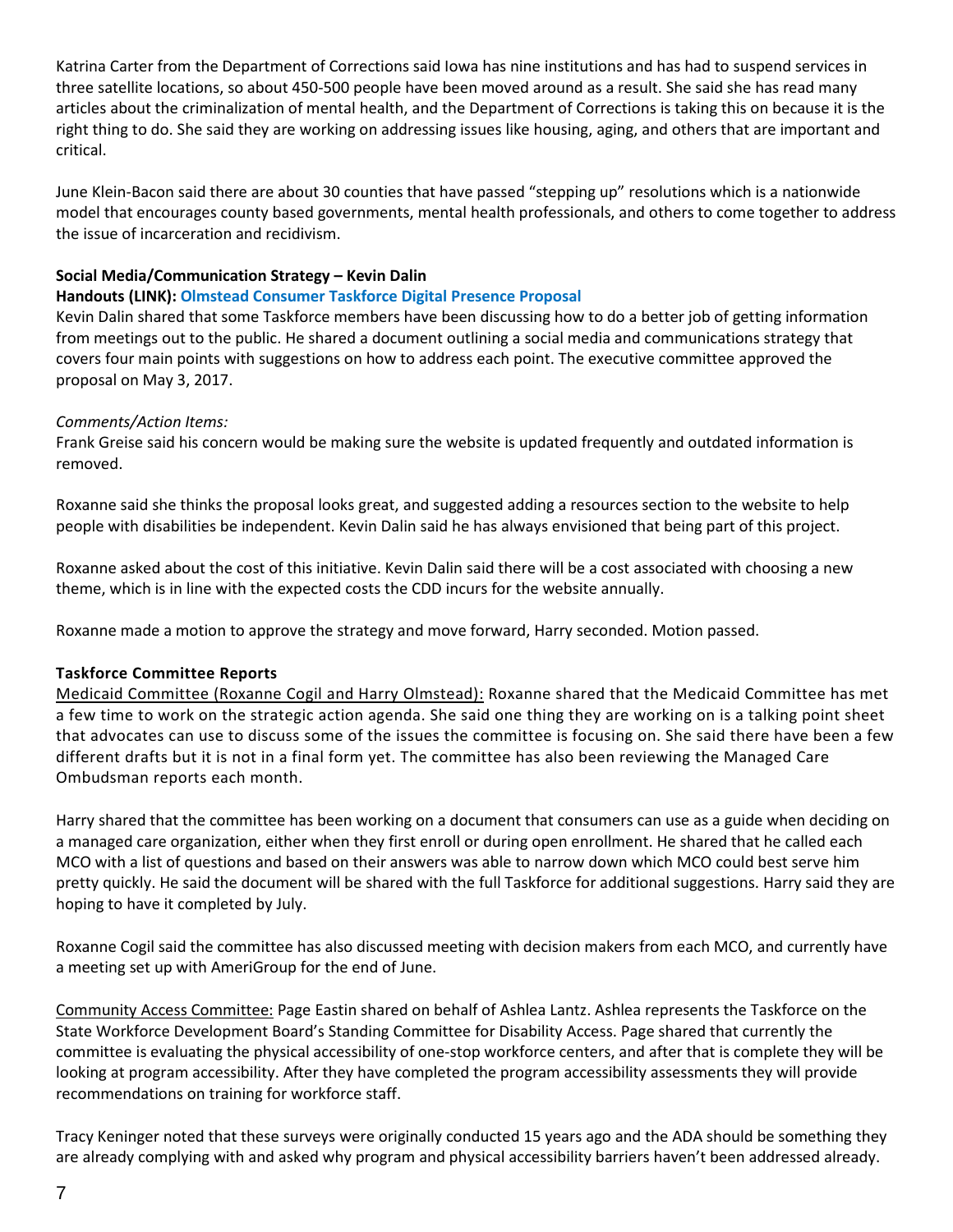Page said she thinks people are reluctant to report violations through formal channels, and while she understands the desire to resolve things at the lowest level possible, it is often through complaints made to the Department of Justice that accessibility issues get resolved. She said ADA.gov has a comprehensive checklist that looks at priority areas for accessibility and provides recommendations. She said some of the recommendations are very straightforward, while others are more creative.

Executive Committee: June shared that the committee met recently and discussed future meeting topics and speakers. She asked anyone with suggestions to reach out.

Olmstead Plan Committee: June shared that the committee had a productive meeting with Connie Fanselow, Theresa Armstrong, and Rick Shults to discuss the Olmstead Plan document ahead of the full Taskforce meeting. Current committee members include June, Dawn Francis, Annie Gallagher, Geoff Lauer, and Paula Connolly. She said one issue that has come up several times was the document functioning more as a report than a plan if there are not actual targets included. She said Rick communicated openness to reviewing some suggested targets that the committee is going to work to develop, and the committee understands that there might not be able to be targets for every objective.

## **CMS Bulletin Regarding HCBS Implementation**

Frank Greise shared that CMS shared a memo on May 7<sup>th</sup> giving states the option to delay implementation of the settings rule an additional three years. Frank said in his opinion this allows agencies to stop their implementation that they anticipated being required to do and have been working towards. He said to delay the implementation is not recognizing the importance of that rule to begin with and will negatively impact people with disabilities. Frank recommended that the Taskforce look at taking preemptive action and request that the state not delay the implementation but proceed with the timeline that was originally established. Kay suggested including work already being done in the state as justification for not delaying the progress. Page Eastin noted that providers got that letter directly.

June suggested reaching out to Deb Johnson to ask what IME's response to this guidance is as a first step, and ask that IME communicate to providers that they should continue to work towards implementation the same way they were before this guidance was issued.

## **State Agency Reports**

Iowa Finance Authority (Terri Rosonke): Terri Rosonke shared that a bill IFA was monitoring to put the HCBS rent subsidy program in Iowa Code passed and was signed by the Governor. She said there was a mistake in the language of the final bill that now puts the appropriation legislation in conflict with Iowa Code. IFA requested the Governor line item veto the problematic issue, which will allow IFA to go back and revise the problematic language in Iowa Code, and if it is not they will have to try and get it addressed next year.

Terri reported the HCBS rent subsidy program waitlist has about 58 people on it, which is half of what it had been operating at. Terri encouraged anyone who knows someone receiving 1915(c) services who are paying more than 30% of their income towards rent to consider applying. Harry asked where the application can be found. Terri said it can be found on the IFA website, or by contacting Terri.

Department of Corrections (Katrina Carter): Katrina Carter addressed a question brought up earlier in the meeting and said people with the most significant mental health issues tend to be housed at IMCC because the facility is set up to take care of the needs addressed in the DRI report. She said DOC does not have mental health beds per se, but rather it is a level of classification. They do know that around 60% of their inmates have mental health challenges

Katrina shared that the third round of Community Connections Supporting Reentry trainings finished up in April. She said the trainings were successful and a wonderful opportunity to learn about community providers and services, and the need to have more supports for people when they reenter the community after incarceration. Katrina said there is a